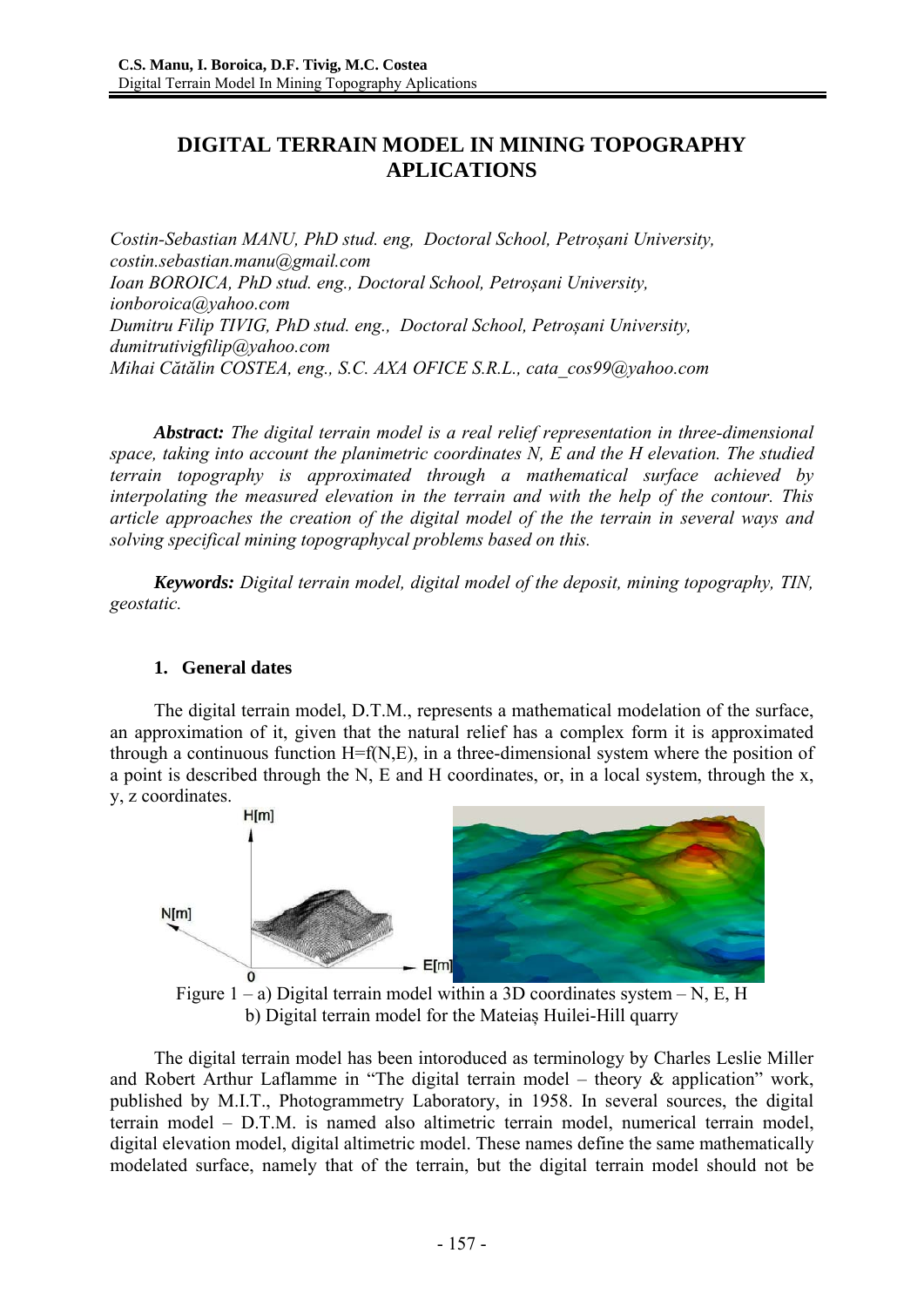confused with the digital surface model which contains also any antropical or natural details situated on the terestrial surface, such as vegetation, buildings etc.

The complex form of the terrain can be mathematically modelated with the help of the known elevation points and the contour, lines that unite the points having the same elevation, named also izohipse**.** 

### **2. Information retrieval sources that stands to the basis of creating the digital terrain model**

The digital terrain model is obtained from several sources, sometimes as a main product, its realisation beeing a purpose, other times indirectly from photogrammetrical processing by "filtrating" the surface model.

Sources from which the digital terrain model can be created are:

- Satelitary sensors;
- Airborn sensors the use of the stereoscopical method;
- Classical topographycal measurements or with the help of the G.N.S.S. technology;
- Terrestrial laser scanning;
- Conversion of the cartographical products form the raster form into vector format and after that, based on the altimetrical elements from it, create the digital terrain model.



Figure 2 - Obtaining digital terrain model from old cartographic source, raster-vector conversion and subsequent creation of digital terrain model

Regarding Romania, the digital terrain model has been done for small surfaces, for certain interest zones such as carriers, gravel pits, sterile dumps, several objectives of local economical interests, or regionally, for the hidrografical basins, in the floods risk study, in some cases by flights attended by the Military Topographic Direcorate, withs data also from A.N.C.P.I., having coverage from several sources for the entire country, but with no clearly defined qualitative indices or an homogenous quality. Allso, the digital terrain model national coverage is done by digitalising old maps to the scale 1:25000 made by the Military Topographic Directorate, with a reduced precision though and from an unsure source, the aplication of these dates being limitated given the fact that the maps are not updated for over 20 years.

A problem of the digital terrain model achieved from multiple source, with different sensors, different temporary taking over, having scratchy precision features on the entire country, is the data fusion into only one model, having many solutions and approaches.

| The data source used in the process of      | Digital terrain model precision [m] |          |                 |          |
|---------------------------------------------|-------------------------------------|----------|-----------------|----------|
| the generation of the digital terrain model | <b>Relative</b>                     |          | <b>Absolute</b> |          |
|                                             | Horizontal                          | Vertical | Horizontal      | Vertical |
| Military topographic map, scale 1:25000     |                                     | -        |                 |          |
| <b>Photogrammetical recordings</b>          |                                     | U.I      | 0.9             | 0,9      |
| iDAR                                        |                                     |          |                 |          |

Chart  $1 -$  different precisions of the digital terrain model according to its source, data source [5]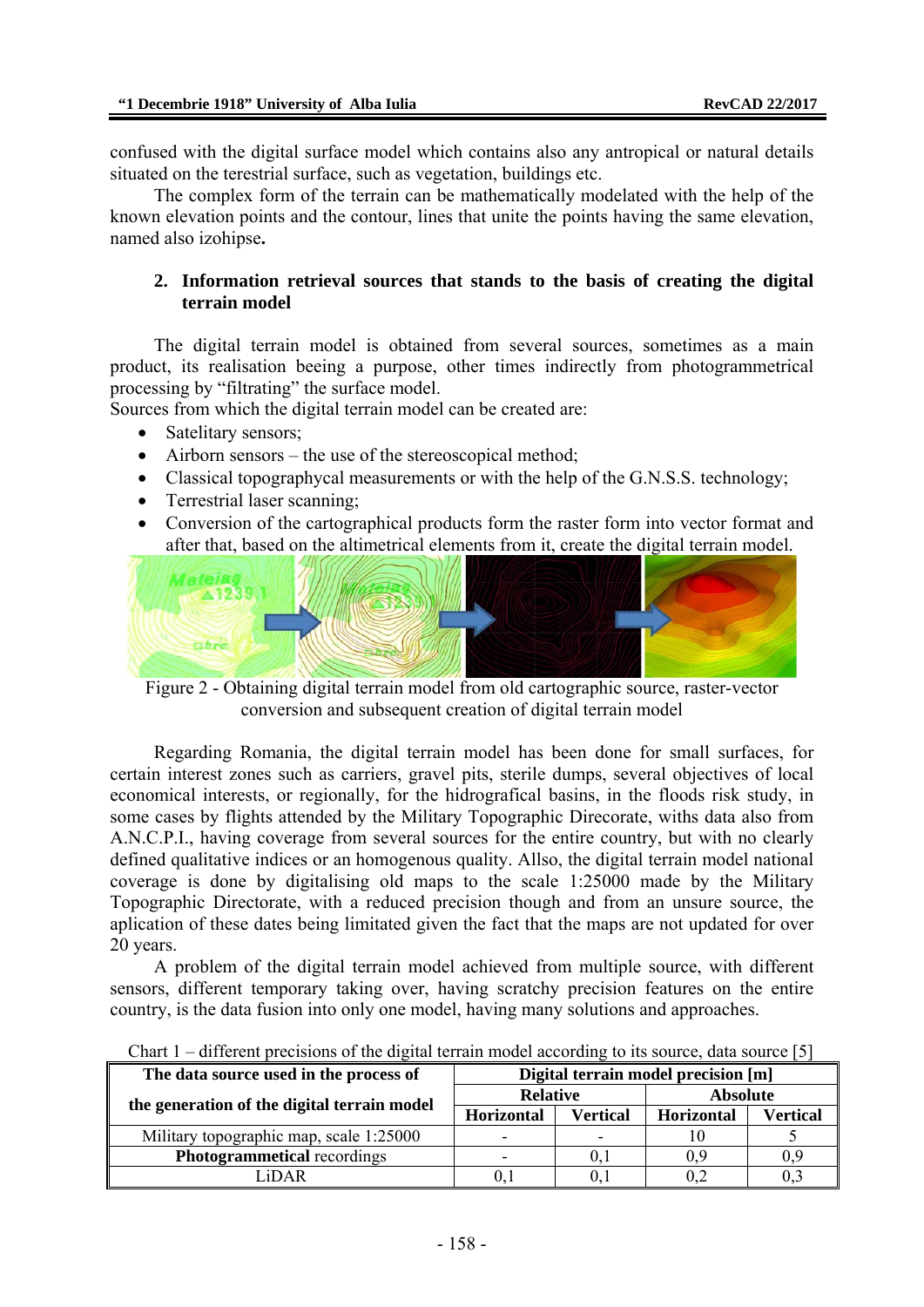## **3. Methods in realising the digital terrain model**

The digital terrain model is obtained by processing, using specialized programs and electronic computer, through different methods of the geostatics.

### *Triangulation method, T.I.N - Triangulated Iregular Network*

An often used method in software programs of obtaining the digital terrain model because of its simplicity and easiness in programming is the triangulation method TIN. Practically, the complex form of the terrain is described by a lots of elementray triangles; each triangle defines a plan, the triangle being the superior face of a right prism, having the inferior face in the orrigin of plan H. The cota of any point inside the triangle is defined by linear interpolation to the cota of the three points of the triangle tops.



Figure 3 – The interpolation method of the H elevation for a point n in TIN

TIN surface representation method has been discovered in the '70s and the first applications have not been lounched untill the '80s.TIN is practically a vectorial description of the natural relief, through interconected lines and points with the help of the triangles, TINs points getting the characteristics of some **vertexes,** with known H cota, some interpolated, and the triangle sides can contain information regarding the ramp between the points. A disadvantage of the TIN method is that not all tipes of the relief can be represented through triangles, a pronounced thing in high scales, such as glaciar relief.

Consecrated methods of the H elevation or of the z coordinate interpolation in local system are:

- *Modified Shepard method* is based on the interpolation through the smallest squares according to the invers of the distance, the interpolated values are determined using the weighted average with the distance. The error equations come from the chosen quadric function, an error equation for every proximity point is written, the equation weight is the invers of the distance to the considered point, the proximity dimension is given by the number of proximity points, idealy a circle but most of the times an ellipse.
- *Kriging interpolation method* has itself many ways, simple Kriging method, usual Kriging method, Co-Kriging and other. It is based on using the varigrama, which represents an instrument used in the identification of the structural model of a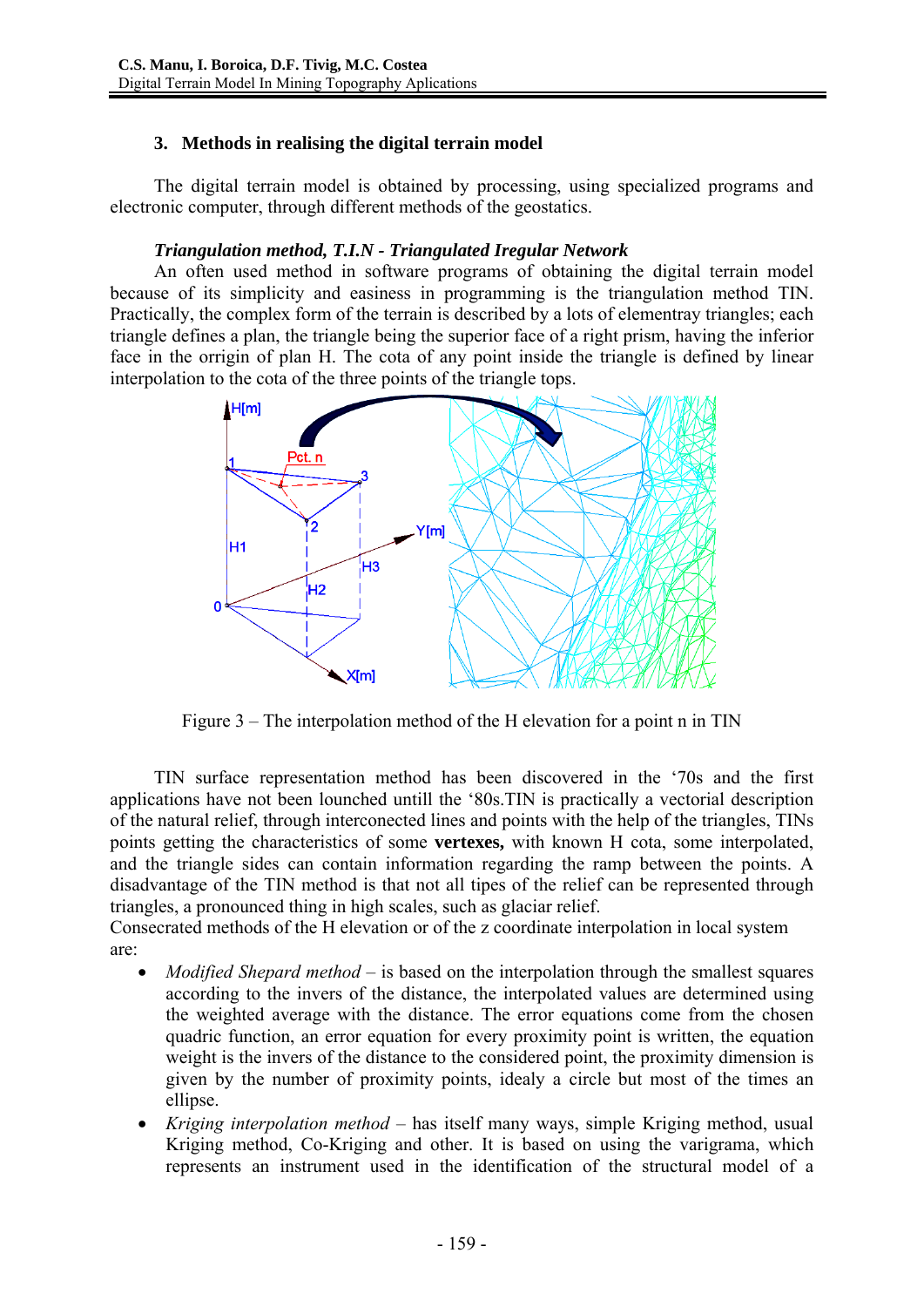regionalised phenomenon through structural analysis, in our case, the regionalised phenomenon is the form of the natural terrain.

- *Nearest Neighbour method* as it is called, the closest neighbour point dates are used for interpolation to determinate the elevation of a point; this method is usefull in compleeting the areas of deprivation, extrapolations can not be done on the elevation H.
- *Regular spline with tension method* this method helps in determing also the elevation but other topographic parameters too such as inclination (ramp), the curvature, saved in raster format.

### **4. Solving some mining topographical problems with the help of the digital terrain model**

Regarding the usage of the digital terrain model in solving mining topographical problems, we can name, for the surface mining exploatatinos, the next products obtained by using specifical software programs:

o Realising situation plans, elevations plans with izohipse;

This thing is realised for big surfaces by using photogrammety means, U.A.V. systems, and for small surfaces by using terrestrial laser scanning or even the G.N.S.S. technology, for punctual work zones.

o Images of the horison, sections through the landform

Images of the horison are obtained using specialised software programs, for a better view over the topography of the terrain and realising a judicious management of the surface mining exploatation. Also, using the digital model, sections, transverse or longitudinal profiles can be seen for studying the terrain topography.



Figure 4 – Product resulted from the exploatation of the digital terrain model, transvere profile viewing a major river bed

o The determination of the uncovered land and the exploited material;

The digital terrain model has a big applicability in calculating the volume regarding the uncovered and exploited material between certain period of time, by comparing two digital terrain models realised in different periods, but regarding the same work front.

o Several plans and temathical maps.

Here we cand mention plans and maps of the planet, convexities, concavities, the line with the biggest ramp, watershed etc.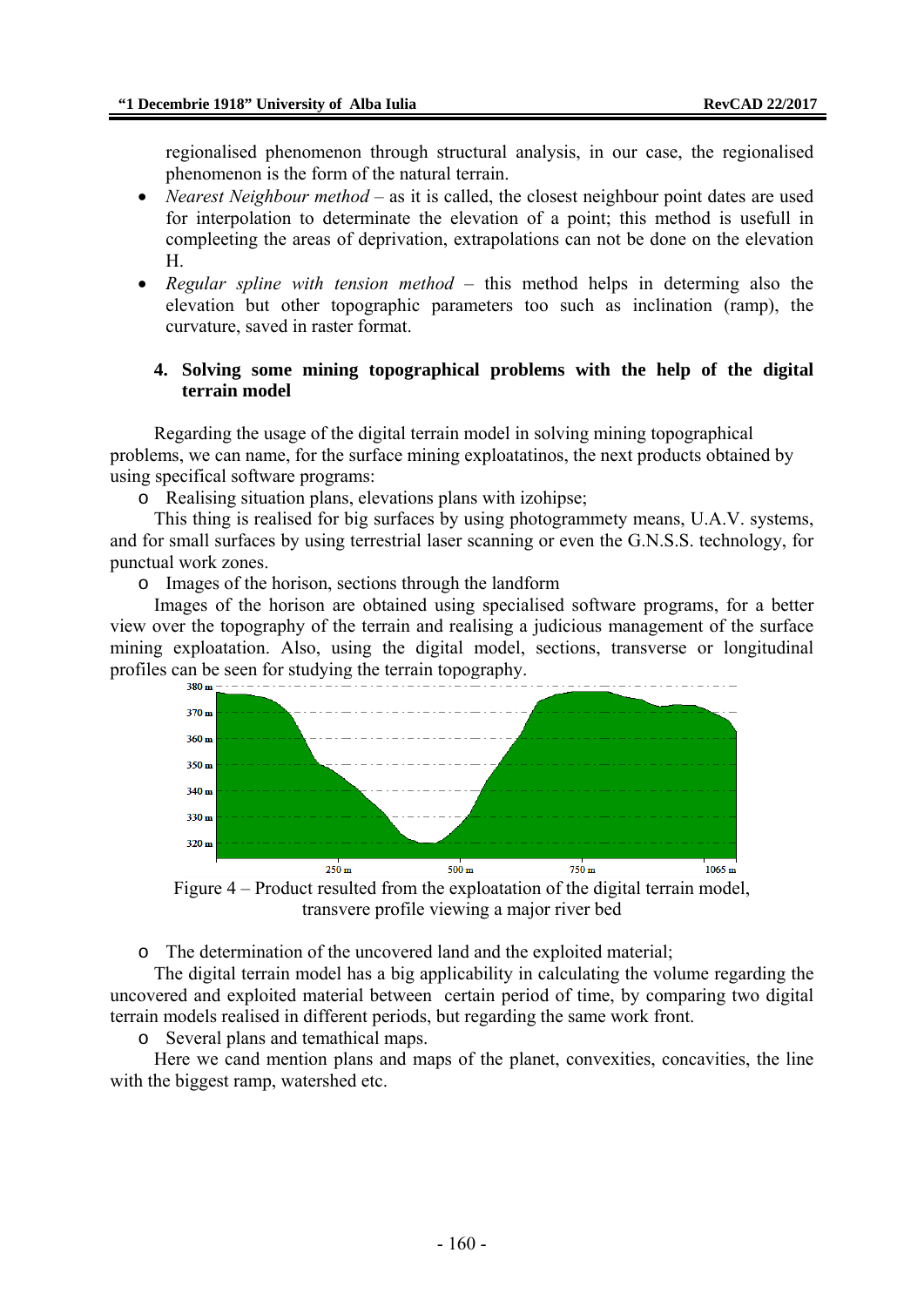

Figure  $5 - a$ ) Digital terrain model with the forced ramp changing lines; b) TIN related to the digital terrain model

By far the greater use of digital terrain model in a surface mining is to determine volumes. Prisms method is used in many cases and calculations expeditivity recommends this method.

For the gypsum quarry Boteni, Arges county, we determined the volume of material uncovered and exploited using the digital terrain model for the second quarter in June 2016 and the third quarter in September 2016. To obtain the digital model, measurements were performed simultaneously with two G.N.S.S. recivers Hemisphere S321 type, in R.T.K. mode. We measured characteristic points of active fronts, up slope, down slope, forced change of slope lines, proximity elevation in the quarry step. With the help of measured points on the field we created a digital terrain model in the software Topko 2009, this software uses the in calculations TIN triangulation method.



Figure 6 - a) G.N.S.S. measurements for determing D.T.M. b) M.D.T. achieved in the third quarter of 2016 for active fronts in Boteni quarry, Arges county

By substracting the two digital models the volume of the uncovered and exploited material in the quarry can be practically determined. In normal conditions the digging volume has a certain n value, and the filling one tends toward zero.

For the mining exploitations, besides the digital terrain model, another important product is the digital deposit model. To botain it, it is necessary to use geological data, obtained through drillings. The geological cores describe the litographic and statigrafic column recovered from drilling. Of interest are the superior area of the deposit, named roof and also the inferior one, the shellter, these practically defining, deliming, the deposit from the rest of the material. The digital deposit model is done with specialised software programs, for example the Surpac program, produced by Geovia, ex Gemcom.